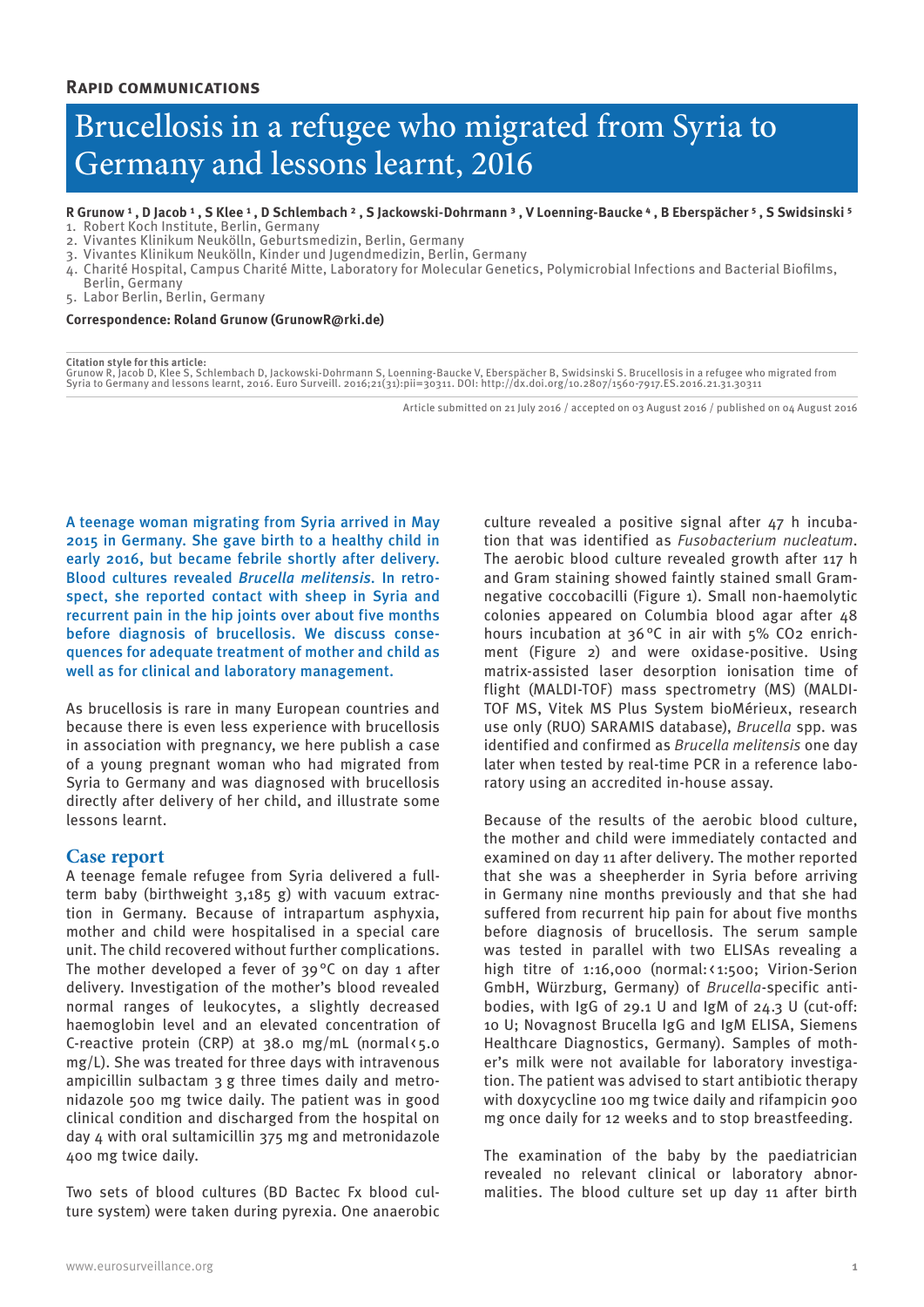## **Figure 1**

Gram staining of bacterial culture showing faintly stained small Gram-negative coccobacilli corresponding to *Brucella* spp., Germany, 2016



## **Figure 2**

Bacteria isolated from blood culture forming small nonhaemolytic colonies on Columbia blood agar after 48 hours incubation at 36 °C air with 5% CO<sub>2</sub> enrichment, Germany, 2016



remained negative, the serum sample was positive only for Brucella-specific IgG antibodies (24.5 U).

In subsequent visits (four and seven weeks after delivery), mother and child had no relevant clinical or laboratory abnormalities. The antibiotics were well tolerated by the mother. Blood cultures from the mother drawn in week 7 after delivery remained negative; the IgM titre was slightly decreased to 18 U.

After the identification of *Brucella* spp., two persons from the delivery room were monitored and had serological follow-up. All serological tests at their first visit and three months later were negative.

## **Background**

Brucellosis is a zoonosis that occurs worldwide, causing great economic losses and a high number of human infections in endemic regions, such as the Mediterranean, the Middle East including Syria, Iraq, Iran and Saudi Arabia, as well as Africa, Asia and Middle and South America. It is estimated that more than 500,000 people are suffering from brucellosis annually [1]. In contrast, only 22 to 47 cases annually were reported in Germany between 2010 and 2015. Most of these cases were associated with travel to endemic countries surrounding the Mediterranean Sea (Italy, Spain, Turkey). Between January 2015 and June 2016, 60 cases of brucellosis in Germany were reported to the Robert Koch Institute, 14 from the Middle East and North African countries, including four cases from Turkey. This seems to point towards a tendency of increased importations from these regions. Imported brucellosis plays an emergent role in Europe and globally [2,3].

*B. melitensis* (goats and sheep) is the most important species for human brucellosis, but other species like *B. abortus* (cattle), *B. suis* biovar 1 (swine) and *B. canis* (dogs) can also be associated with human cases. The small Gram-negative coccobacilli are most commonly transmitted to humans through contaminated food, e.g. unpasteurised milk, or by direct contact with infected animals [4,5]. They grow intracellularly, e.g. in mononuclear phagocytic cells, cause unspecific clinical manifestations especially in the acute stage, including typically undulant fever, which may last for years if not properly treated. The bacteria can be disseminated to various organs such as liver, spleen, bones and joints, genitourinary tract, skin, lung, heart and central nervous system. Therefore, human brucellosis has a broad variability of clinical signs and can mimic other infectious and non-infectious diseases. The infection is often diagnosed only when focal complications occur. Symptoms in children and teenagers with brucellosis are mostly fever, joint pain and hepatomegaly [6,7]. Intrauterine infections and transmission of the pathogen through breastfeeding has been reported, transmission of antibodies from mother to newborn is possible [7].

The laboratory diagnosis is mainly based on classical microbiological methods (but isolation could be cumbersome and is not always successful), on MALDI-TOF MS identification of colonies and on PCR that allows the discrimination of *Brucella* species [8-13]. In addition, multilocus variable-number tandem repeat analysis and other methods like whole genome sequencing, next generation sequencing and single nucleotide polymorphism analysis allow the generation of molecular epidemiology data that can be helpful in the identification of outbreak-related strains and the geographical relation between isolates [14,15]. The detection of IgG and IgM antibodies against *Brucella* antigens in serum is a reliable tool for diagnosing human brucellosis and classifying the stage of disease [16,17]. IgM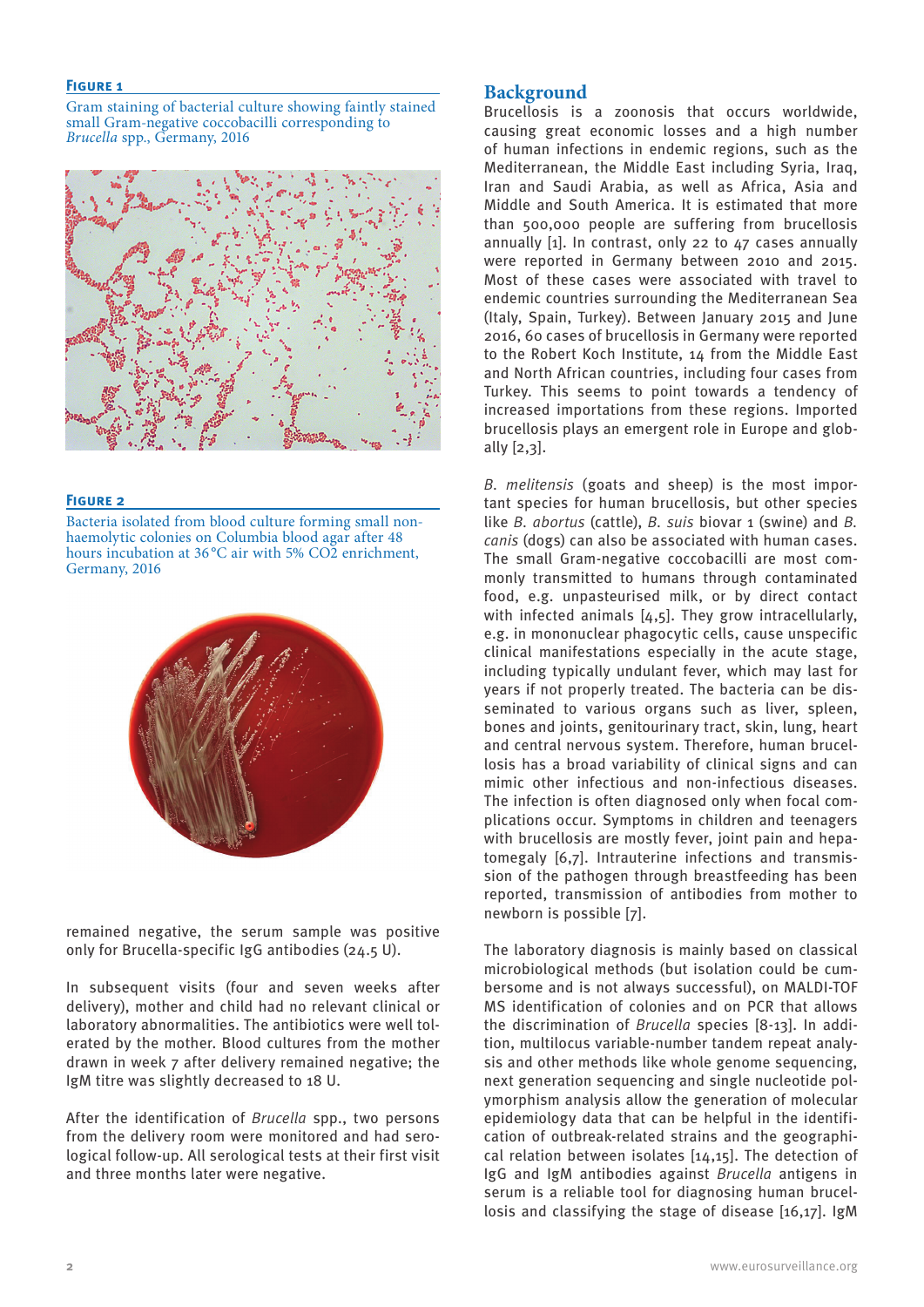anti-*Brucella* antibodies indicate acute infection, and a titre increase in paired serum samples indicates an acute or reactivated infection.

# **Discussion**

The accidental cultivation of *Brucella melitensis* in blood cultures drawn during post-partum fever demonstrates the complexity of this diagnosis. The anamnestic, clinical and laboratory data of our patient were consistent with a protracted or chronic course of brucellosis activated during pregnancy and/or delivery. However, the exact point in time and place of infection of our patient cannot be determined. As she was working as sheepherder in her home country before coming to Germany, she may have been infected in Syria, but infection along the route of migration is also possible. Prolonged antimicrobial therapy is imperative for achieving cure; monotherapy is associated with a high rate of relapse. In this case, the 12-week regimen based on oral doxycycline 100 mg twice a day in combination with rifampicin 900 mg/day in a single dose was preferred because of its oral application and fewer adverse effects compared to the combination of doxycycline with aminoglycosides (such as streptomycin or gentamicin).

Because of possible transmission either transplacentally or through breastfeeding (during the 11 days until diagnosis), the baby was examined. Antibacterial treatment was not started for the baby because there were no relevant clinical or laboratory abnormalities. Regular examinations, at least every three months over a period of one year, were advised.

Although person-to-person transmission of brucellosis is rare, transmission may occur in contact with contaminated blood and by aerosol-producing diagnostic procedures [18]. For patients suffering from human brucellosis during hospitalisation, standard precautions and contact precautions for those with draining wounds are required. In the case described here, mother and newborn were in a rooming-in unit and under contact precautions because of hygiene regulations for refugees.

Handling of cultures with human pathogenic *Brucella* spp. requires biosafety level 3 (BSL3) conditions, i.e. consequent work in a class II biologic safety cabinet. However, for primary diagnostic samples, accidental cultivation of *Brucella* spp. in a routine (BSL2) laboratory cannot be avoided. This entails working without safety cabinets for reading agar plates, performing phenotypical tests, etc. It was estimated that brucellosis represents the most common laboratory-acquired infection in clinical routine laboratories [19-21], and an enhanced safety policy are necessary to prevent laboratory acquisition of *Brucella* as well as regular training of the laboratory staff to be aware of how to handle and cultivate highly pathogenic bacteria such as *Brucella* spp. In our case, technicians had regularly been trained to recognise the combination of small faintly stained Gram-negative coccobacilli ('fine sand'), slow-growing small colonies on Columbia blood agar and the requirement of aerobic conditions with CO<sub>2</sub> enrichment, and were aware of the necessary biosafety measures. When *Brucella* spp. was suspected during reading of the agar plates, handling outside a safety cabinet was immediately stopped. All following steps for identification were performed under a class II biosafety cabinet with adequate precautions; as the risk of infection of laboratory personnel was high, we consider that these measures were effective in preventing an infection.

# **Lessons learnt**

The clinical microbiological laboratory plays a key role in the diagnosis and management of human brucellosis. It should provide a rapid and exact identification of every Gram-negative rod that is cultivated from blood culture or surgical material to exclude *Brucella* spp. or other highly pathogenic bacteria. Currently, the most suitable tool for identification of bacteria is MALDI-TOF MS because it provides rapid, accurate, sensitive and cost-effective identification of human pathogenic bacteria. Attention should be paid using commercially available MALDI-TOF MS systems including standard diagnostic databases to identify *Brucella* spp. and other highly pathogenic bacteria. The related MALDI-TOF MS databases do not usually support validated laboratory diagnoses of highly pathogenic bacteria, which should be improved in the future. In addition, when highly pathogenic bacteria such as *Brucella* spp. are suspected or the results are ambiguous, material should be sent to a reference laboratory for further confirmation and identification at species level. When sending live material, the international dangerous goods regulations for air transportation (International Air Transportation Association (IATA)) [22] and ground transportation (Accord européen relatif au transport international des marchandises Dangereuses par Route (ADR)) [23] need to be considered. Alternatively, for PCR and genome analyses, sending bacterial DNA can be sufficient. Genetic material prepared by an evaluated protocol including safe inactivation of the pathogen can be sent without considering specific shipment regulations.

We can assume that physicians in non-endemic European areas have a poor awareness of imported brucellosis in patients arriving from regions with endemic brucellosis, exemplified in our case by people who have migrated from regions in the Middle East. Although our patient had been in Germany for nine months and in ambulatory care during pregnancy, questions on travel history, animal contacts and consumption of raw animal products or duration of symptoms were not asked [4,24]. A connection between hip pain and brucellosis was not made.

## **Acknowledgements**

We thank Mirko Faber (Robert Koch Institute) for the statistical data on brucellosis in Germany and Silke Becker, Petra